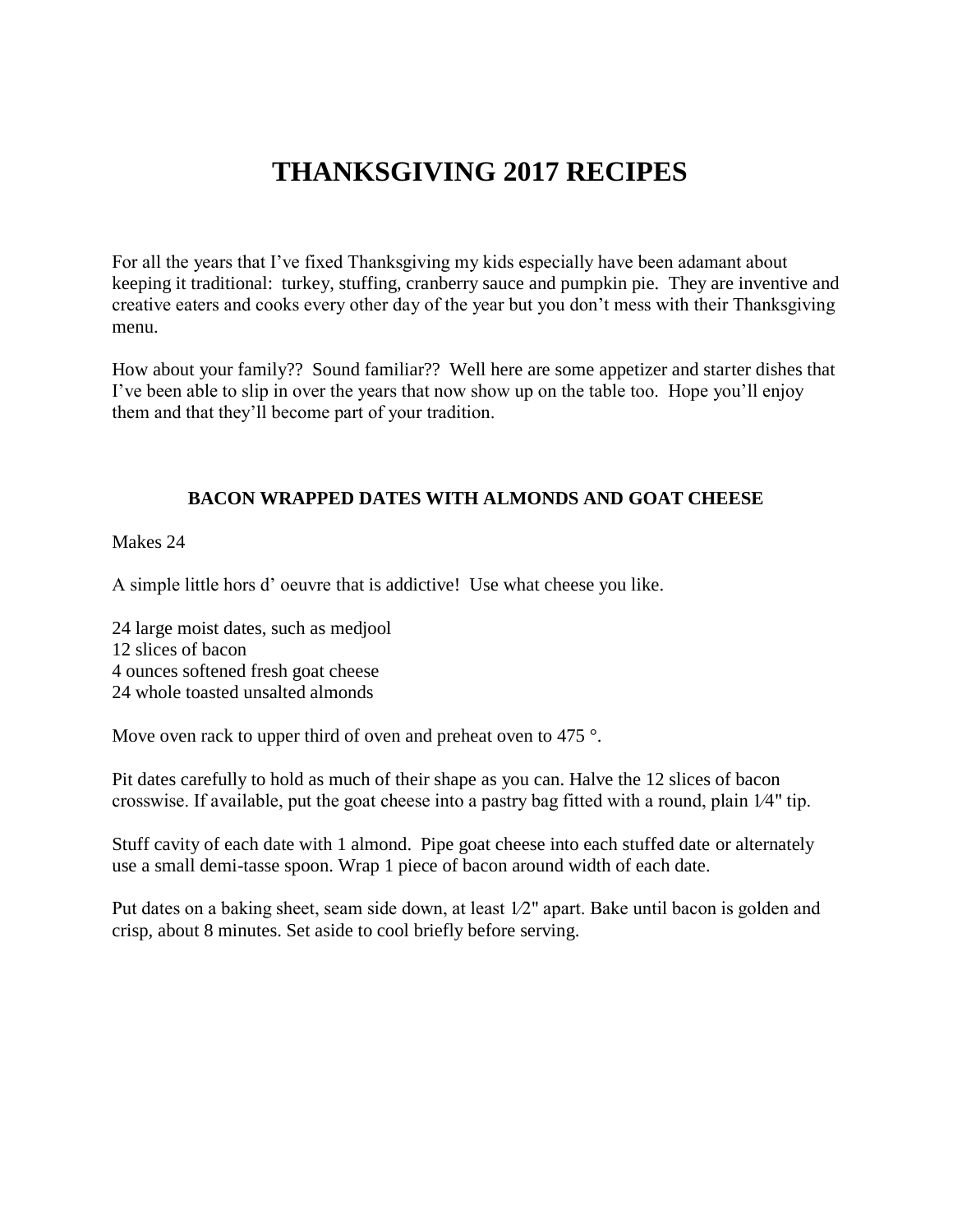#### **AVOCADO HUMMUS**

#### Makes 1-1/2 cups

This combines the best of what makes guacamole and hummus so delicious. Use as a spread for sandwiches, on crackers or toasted pita triangles as an hors d' oeuvres, with crudités and wherever you are looking for a little healthier substitute for mayonnaise.

Flesh of 2 ripe avocados 1/4 cup tahini (sesame paste) 2 medium cloves garlic, chopped (about 2 teaspoons) 2 teaspoons ground cumin Juice from 1 large lemon, (about 3 tablespoons) 1 teaspoon toasted sesame oil 1/4 cup extra-virgin olive oil Drops of hot sauce to taste Salt to taste

Combine the avocado, tahini, garlic, cumin, lemon juice, oils, hot sauce and salt to taste in a food processor or blender and process until the mixture is as smooth as sour cream.

Store covered and refrigerated for up to 2 days and adjust seasoning as needed before serving.

# **OLIVES AND ALMONDS**

Makes about 2 cups

.

The combination of these two makes a fantastic little snack to serve with wine. If you can find Spanish Marcona olives which have been fried in olive oil definitely use those and it saves you a step.

1 cup whole skinned (blanched) almonds 3 tablespoons extra virgin olive oil Sea salt 1 cup or so Lucques, Picholine, Cerignola or Gaeta olives 2 teaspoons finely chopped fresh thyme or rosemary 1 teaspoon finely grated lemon zest Freshly ground black pepper to taste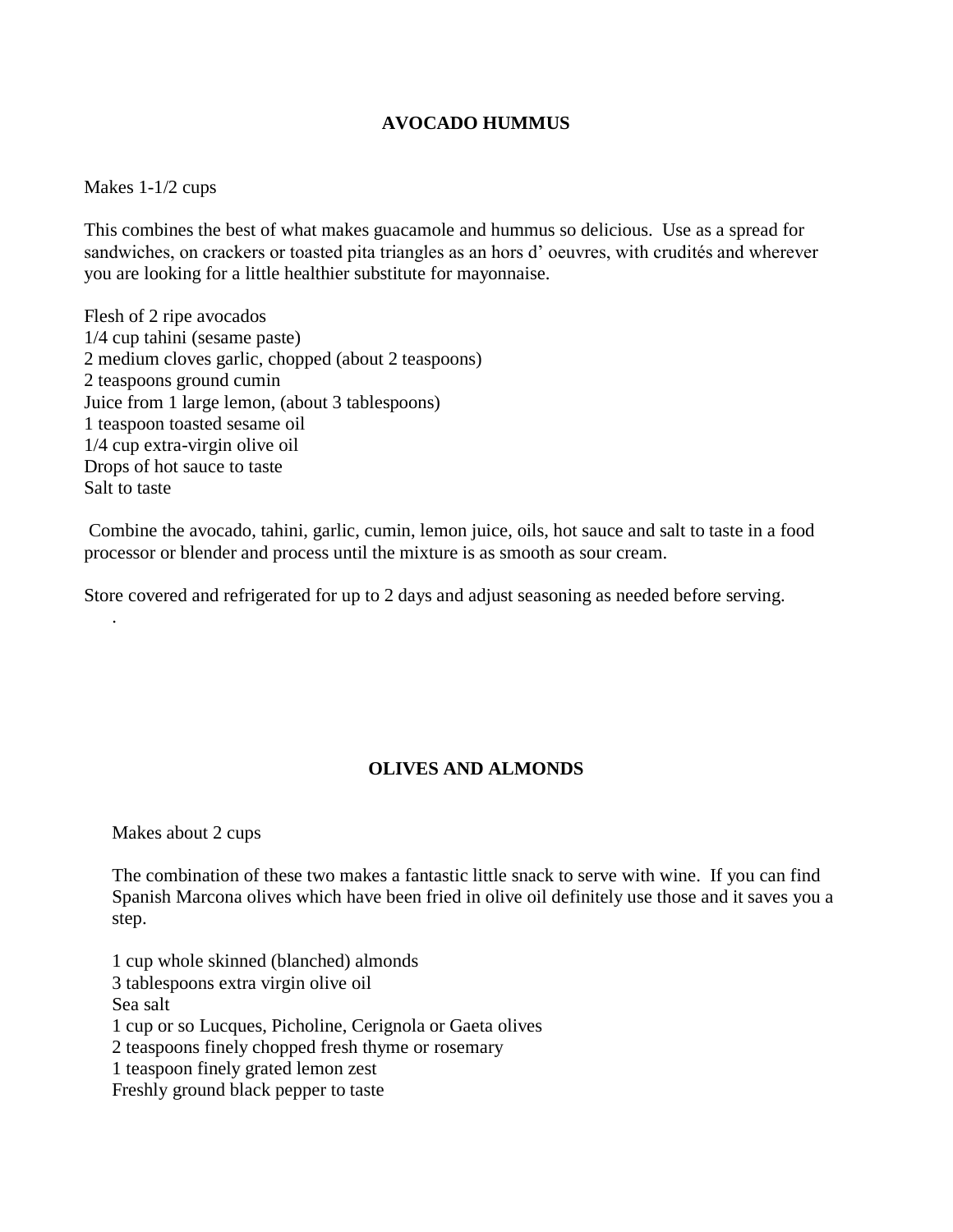Toast the almonds in a preheated 375 degree oven for 10 minutes or so or until they are browned and fragrant. Nuts need to be toasty but not burned or else they will be bitter. Remove and toss the warm nuts with one tablespoon of the olive oil and lightly salt.

Briefly rinse the olives, pat dry with paper towels and toss with remaining two tablespoons oil, thyme and lemon zest. Add a grind or two of pepper if desired and mix with the almonds. Serve with a little bowl on the side for olive pits!

# **CHEDDAR CHIVE GOUGÈRES**

Makes 24 or so

These little golden puffs are usually eaten by themselves but you can also split them and fill them with chicken, ham, or lobster salad for more substantial hors d'oeuvres

1 cup water 8 tablespoons unsalted butter, cut into pieces 1/2 teaspoon salt 1 cup all-purpose flour 4 large eggs 1 1/2 teaspoons dry mustard 1/4 teaspoon cayenne pepper 1 1/2 cups (about 6 ounces) shredded sharp Cheddar cheese 2 tablespoons minced fresh chives

Preheat the oven to  $375^{\circ}F(190^{\circ}C)$ . Line 2 baking sheets with parchment paper or silicone baking mats.

Put the water, butter, and salt in a medium, heavy saucepan and place over medium-high heat. Cook, swirling the pan a few times until the butter melts; once it has melted, increase the heat to high and bring the mixture to a rolling boil. Turn off the heat and dump in the flour. Beat the mixture with a wooden spoon until it starts to pull away from the sides of the pan.

Take the pan off the stove, set it on a counter or hot pad, and let it cool, without stirring, for 3 minutes.

Now, work in the eggs, 1 at a time, beating the mixture well with the spoon after each addition (you have to put some muscle into it to incorporate the eggs fully). With each addition, the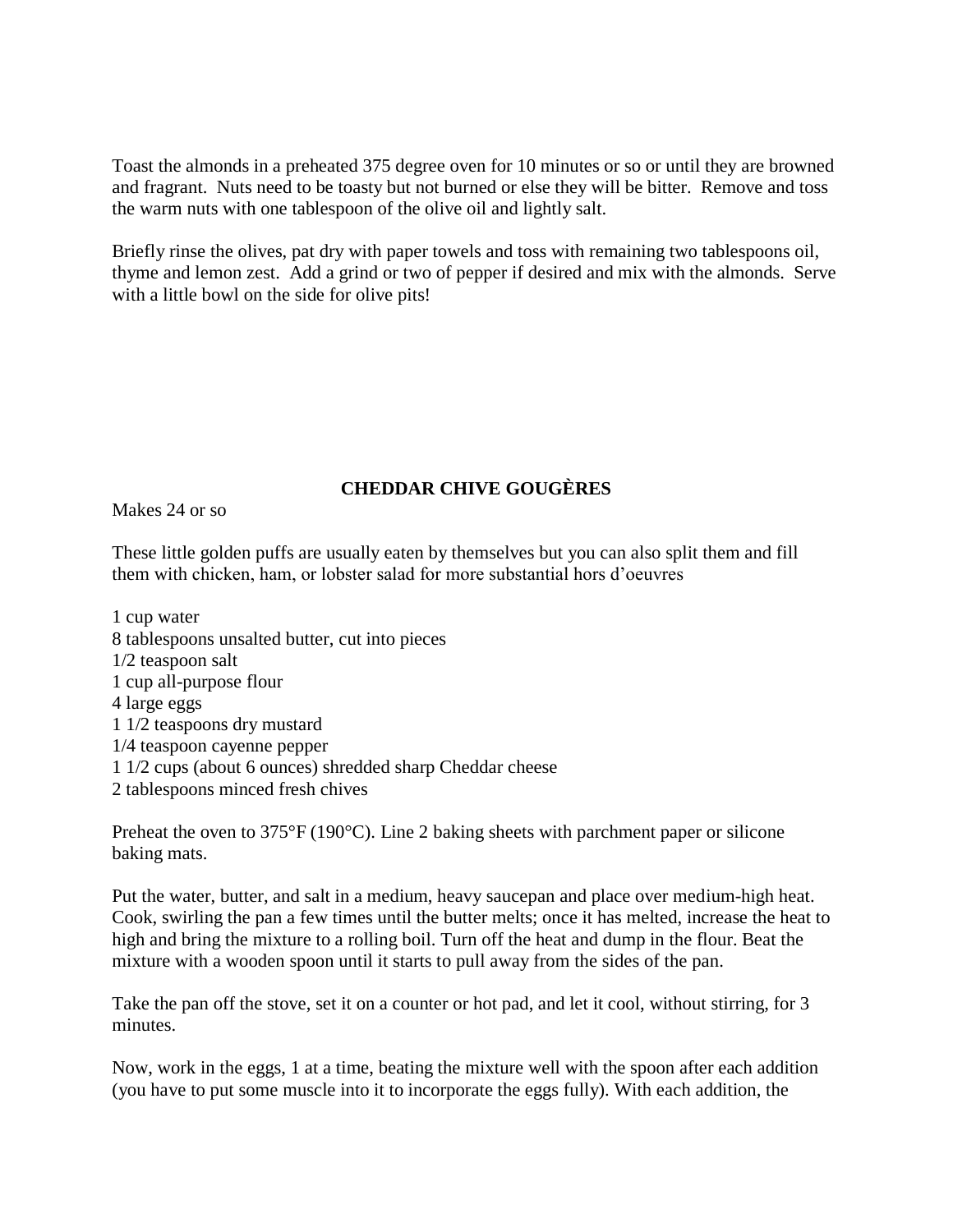dough should look glossy and slick at first, then stick to the sides of the pan before you add the next egg. After beating in the last egg, beat in the dry mustard and cayenne, then the cheese and chives.

Scoop up a heaping teaspoon of dough and with another spoon, push it off onto the paper-lined baking sheet (it should form a mound about 1 inch in diameter). Continue with the remaining dough, leaving an inch of space between the gougères (work in batches as necessary, the dough can stand, covered with buttered waxed paper or parchment, for up to 1/2 hour).

Bake until the gougères are puffy and light golden, about 25 minutes, switching pan positions halfway through. Remove from oven and let cool slightly before serving, or turn off oven and let gougères remain in oven, with door ajar, for up to 1 hour.

# **DEVILED EGGS WITH CRAB**

Makes 16

Being a West Coast boy I use Dungeness crab but you can use whatever you have locally.

8 hard-boiled eggs 1/2 cup mayonnaise 2 teaspoons Dijon mustard 1/2 teaspoon Worcestershire sauce Big pinch cayenne (or more to taste) 1 teaspoon dry sherry 10 ounces crabmeat, picked over for shells and cartilage Salt and freshly ground pepper Drops of lemon juice

Garnish: Paprika, preferably smoked if available

Cut the eggs in half lengthwise. Carefully remove the hard yolks from the eggs, making sure not to break the 16 halves of hard-boiled whites that remain. Place the yolks in a mixing bowl.

Mash the yolks with a fork. Add the mayonnaise, mustard, Worcestershire sauce, cayenne and sherry. Blend well until the mixture is smooth. Fold in the crabmeat, trying to keep the crab pieces as intact as possible. Season to your taste with salt, pepper and lemon juice. Gently spoon into whites. Garnish with paprika and serve. Can be made a couple of hours ahead and refrigerated.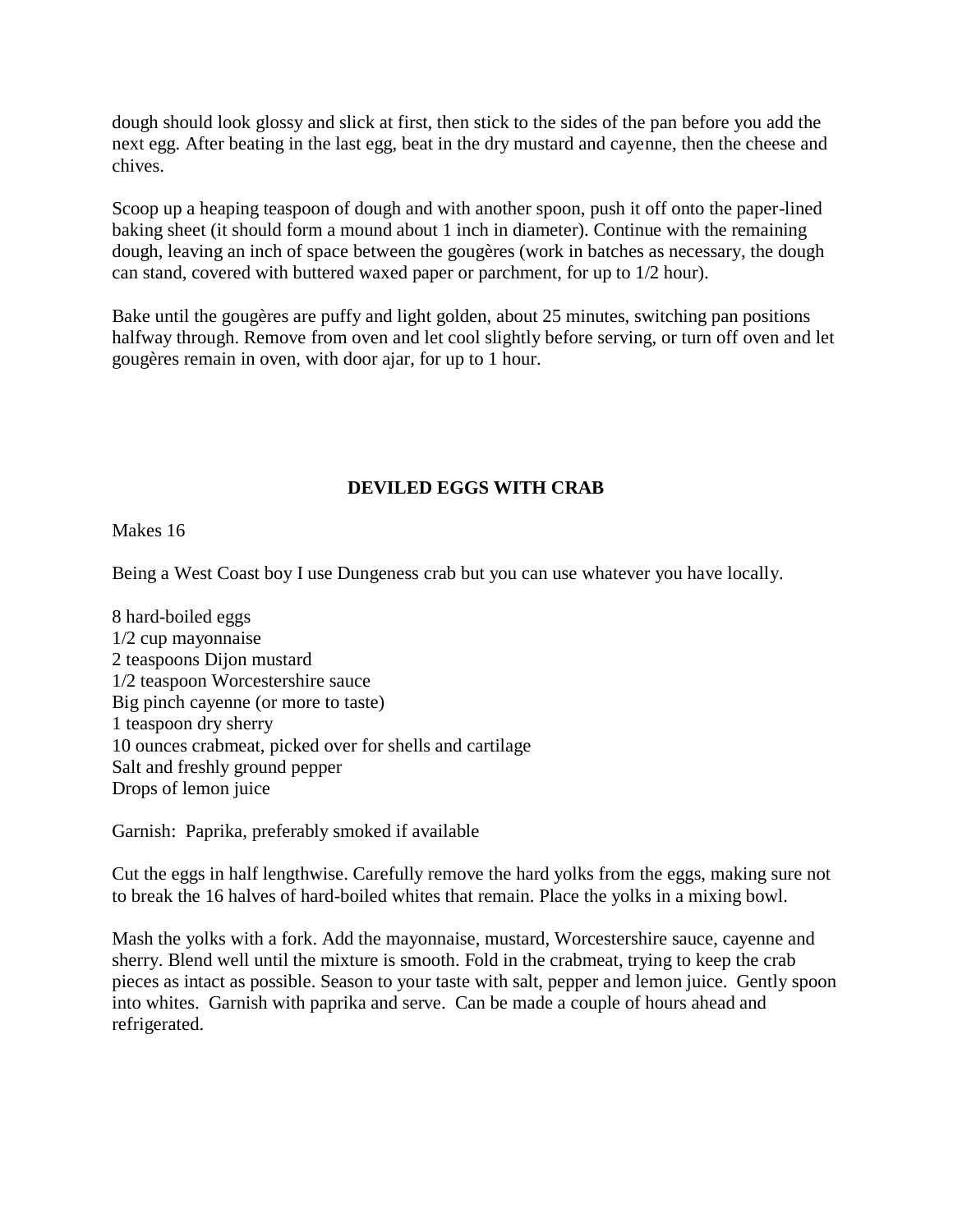#### **QUICK MARINATED SALMON**

Serves 4 as a starter course

This is a gravlax approach which the Scandinavians are famous for. Here I don't marinate for a day or two as we would for ordinary gravlax but cure it for just a few minutes and then top with a lemon and herb vinaigrette.

1/2 pound salmon, skin on and chilled Kosher salt and freshly ground black pepper, to taste 1 teaspoon coarsely chopped tarragon 2 teaspoons coarsely chopped parsley 1 teaspoon chopped chives Juice of 1 lemon 3 tablespoons extra virgin olive oil 2 teaspoons drained small capers 2 teaspoons rinsed fresh salmon caviar Good crackers or black bread, sliced, to serve alongside.

Slice the salmon on a 45-degree bias as thinly as you can without tearing it. Using the skin as your guide, slide the knife as close to it as possible (there should be no skin adhering to the slice). Use long sawing strokes to make the slices. It's best if you can almost see through the fish. Cut away and discard any of the dark meat. Each slice should be about 1 ounce.

Sprinkle each plate of 4 plates with a little salt and pepper and lay two slices of the salmon neatly on top. Sprinkle with a little more salt and pepper and cover with plastic wrap for 15 minutes to allow the salmon to quick cure.

To serve: Whisk together the herbs, lemon juice and olive oil. Drizzle over the salmon and scatter the capers and salmon eggs over. Serve immediately with crisp crackers or thinly sliced toasted bread.

# **ELIZABETH WHITE'S STEAMED CRANBERRY PUDDING**

Serves 8 or so

This is a recipe I got from Tom Darlington of Medford New Jersey whose Aunt Elizabeth was one of the prominent pioneers in the cranberry industry. She is credited with creating individual cellophane packaging as part of her work with the Ocean Spray cooperative. Tom does this in an antique 6 cup steamer mold. You can buy steamed pudding molds in good cookware stores especially around the holidays. You can also use an empty coffee can with a tight fitting lid